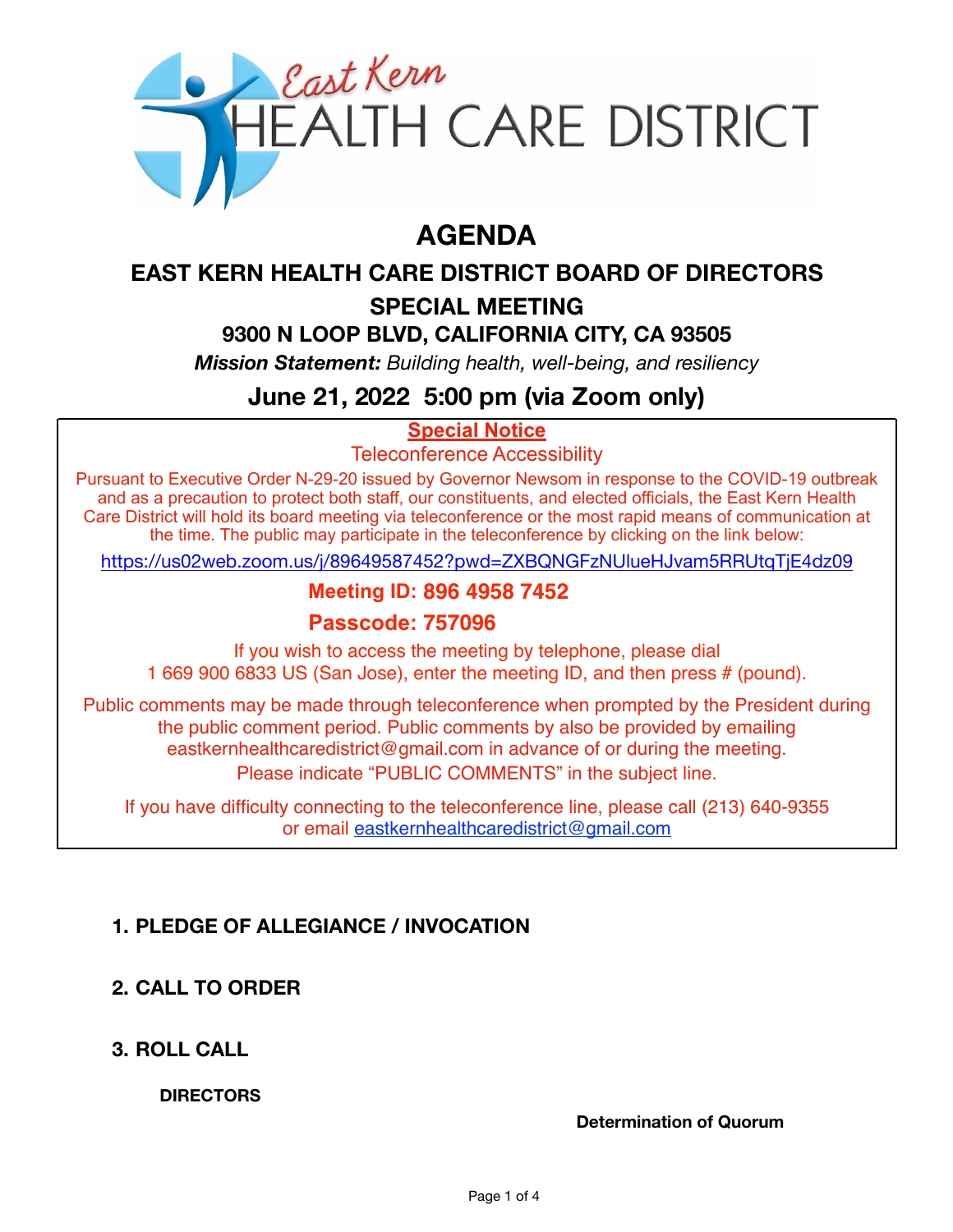Director R. Foley Director R. Macedonio Director L. Patrick Director L. Peralta Chair K Macedonio

#### **STAFF**

Alex Lemieux - Attorney BJ Lindsay - Administration Nicole Schenk - Technical Support

#### **4. APPROVAL OF AGENDA**

| <b>Motion</b> | <b>Seconded</b> |  |
|---------------|-----------------|--|
| <b>Action</b> |                 |  |

#### **5. PUBLIC COMMENT**

This portion of the meeting is reserved for persons desiring to address the Board on any matter not on this agenda and over which the Board has jurisdiction. Please be advised that the Brown Act prohibits action on items that are not listed on the agenda. The board may set such items for consideration at some future Board meeting.

## **6. COMMUNITY / CIVIC ANNOUNCEMENTS AND PRESENTATIONS**

#### **CONSENT CALENDAR**

#### **A. APPROVE WARRANTS:**

#### **Debits and** v**endor checks**

| Vendor checks total: | \$21,056.87 |
|----------------------|-------------|
| <b>Debit total:</b>  | \$289.37    |

#### **B. APPROVAL OF MINUTES:**

**Approve Regular Meeting Minutes from 06/07/2022**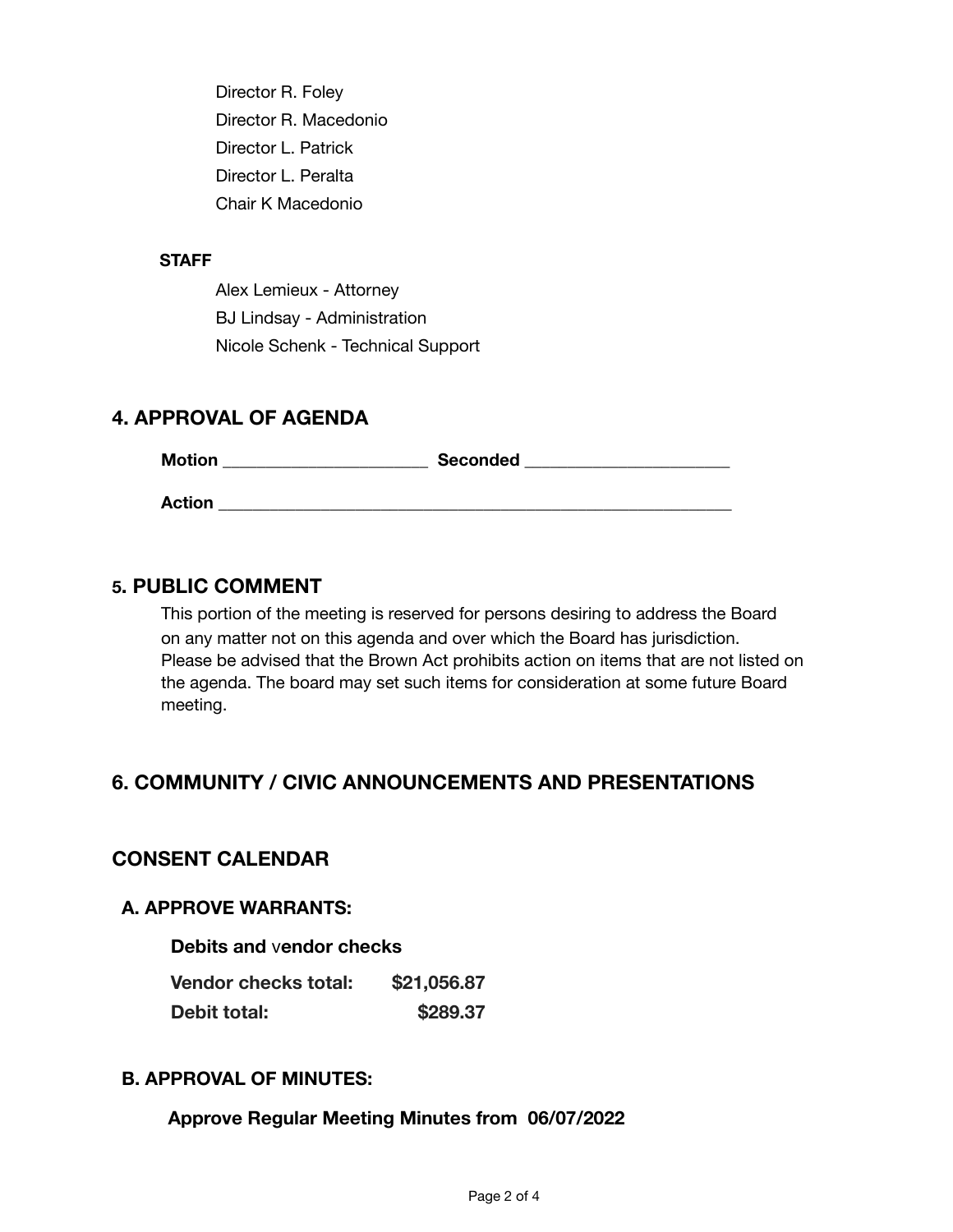| <b>APPROVAL OF CONSENT CALENDAR</b>              |                                               |  |
|--------------------------------------------------|-----------------------------------------------|--|
|                                                  |                                               |  |
|                                                  |                                               |  |
| <b>CONTINUING BUSINESS</b>                       |                                               |  |
| <b>CB1: IMPROVEMENTS - 9300 N LOOP</b>           |                                               |  |
|                                                  |                                               |  |
|                                                  |                                               |  |
| <b>CB2: FIRE MITIGATION - 8101 Bay Ave</b>       |                                               |  |
|                                                  |                                               |  |
|                                                  |                                               |  |
| <b>NEW BUSINESS</b>                              |                                               |  |
|                                                  | <b>NB1: ELECTION PROTOCOLS - Alex Lemieux</b> |  |
|                                                  |                                               |  |
|                                                  |                                               |  |
| <b>DISTRICT UPDATES</b>                          |                                               |  |
| PRESIDENT'S COMMENTS - Chair K. Macedonio        |                                               |  |
| <b>STAFF UPDATES</b>                             |                                               |  |
| <b>BJ Lindsay - Administration</b>               |                                               |  |
| <b>Nicole Schenk - Tech Support</b>              |                                               |  |
| <b>FACILITIES REPORT - Director R. Macedonio</b> |                                               |  |